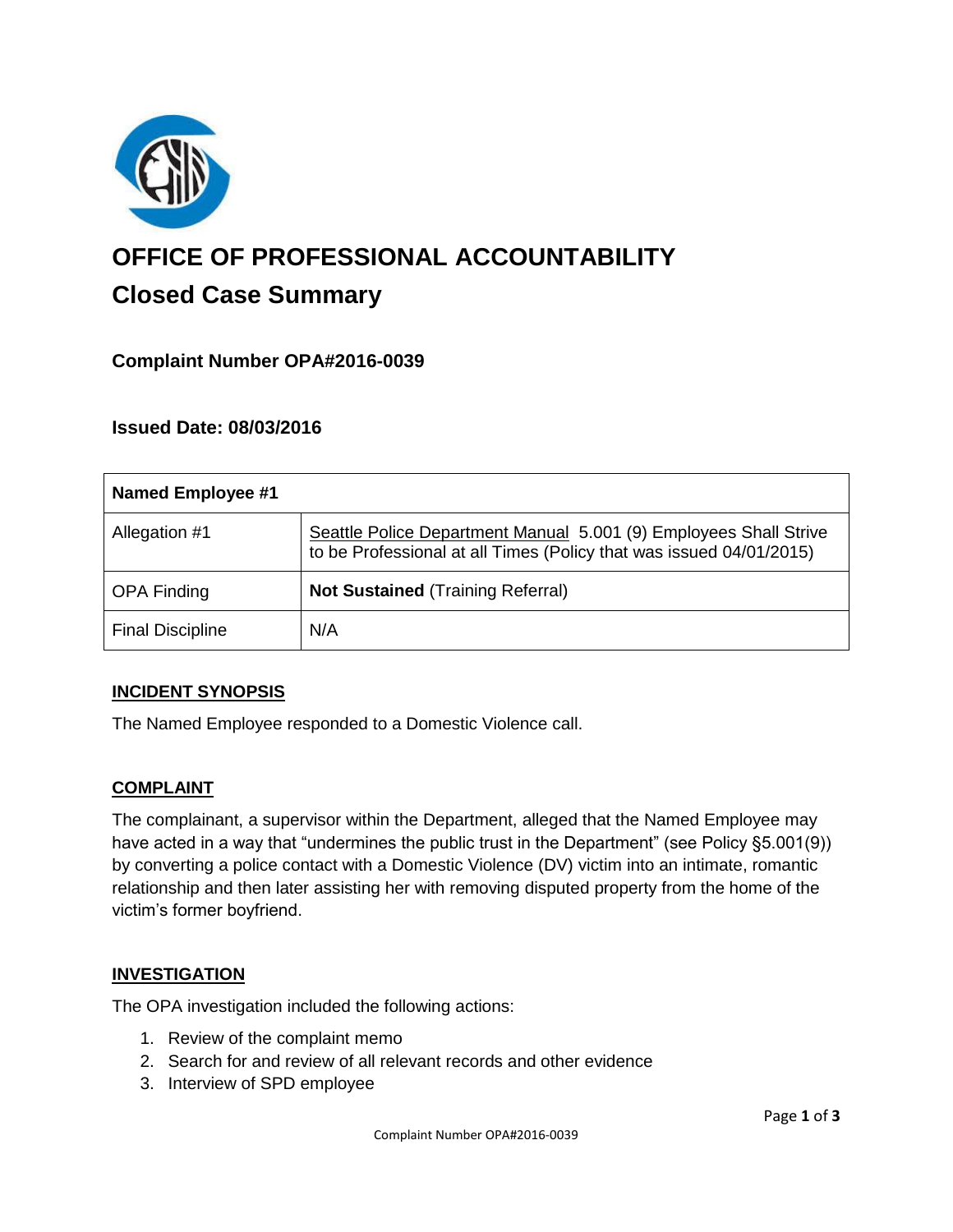# **ANALYSIS AND CONCLUSION**

The preponderance of the evidence collected by both the King County Sheriff's Office (KCSO) and OPA shows that the Named Employee and the victim first met when the Named Employee, then a Student Officer in the Field Training Program, and his Trainer were dispatched to a residence occupied by the victim and her then boyfriend. The nature of this call was DV Assault. The Named Employee took a report and developed probable cause to arrest the victim's boyfriend, but no arrest was made because the boyfriend had left the scene. The evidence also shows it was the victim, not the Named Employee, who first suggested they establish a relationship apart from his role as a police officer. There is no evidence to show the Named Employee initiated this action or overtly used his position to promote or facilitate a personal relationship with the victim. At the same time, the evidence also shows the Named Employee acted on the victim's suggestion. Approximately seven months after the DV incident, the Named Employee and the victim (now living together and in a romantic relationship) went to the former boyfriend's residence and removed personal property the victim claimed belonged to her. The former boyfriend, however, asserted ownership over the property and reported the matter to the KCSO as a burglary. The preponderance of the evidence from the KCSO investigation, supported by OPA's follow-up investigation, supports the conclusion that the property in question belonged to the victim and she had permission to enter the residence and remove the property. However, the victim's claim on some of the property was somewhat unclear, or at least open to dispute.

The preponderance of the evidence from both investigations does not support a sustained finding for this allegation. Nonetheless, the Named Employee exercised poor judgment in giving a DV victim his personal cell phone number for anything other than a strictly professional purpose and then developing a romantic relationship with her. The Named Employee acknowledged to OPA that he felt unsure whether or not he should give his phone number to the victim. He should have paid more attention to his intuition and sought counsel from his Training Officer or FTO Program Sergeant. While the original DV incident did not result in a prosecution, if the boyfriend had been charged and the Named Employee called to testify at trial, his romantic involvement with the victim would have created a significant conflict of interest, exposing both him and the Department to ridicule and public embarrassment.

# **FINDINGS**

## **Named Employee #1**

## Allegation #1

The evidence supports that the Named Employee would benefit from additional training. Therefore a finding of **Not Sustained** (Training Referral) was issued for *Employees Shall Strive to be Professional at all Times*.

**Required Training**: The Named Employee's chain of command should counsel the Named Employee in the strongest of terms to avoid any circumstance or act which would create an actual or potential conflict of interest between his role as a police officer and his personal